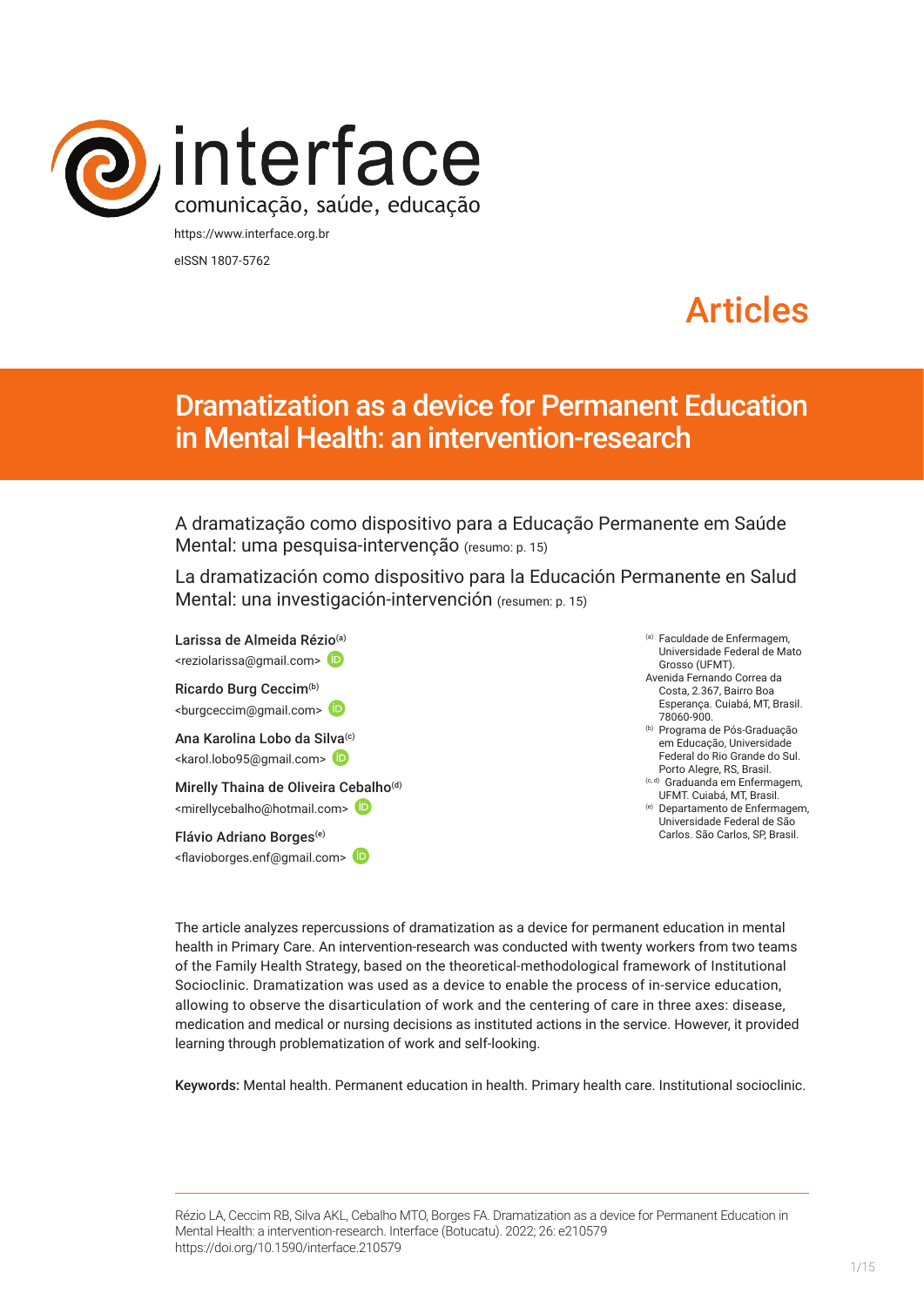## **Introduction**

<u>ල</u>

The Family Health Strategy (FHS) is one of the care institutions encompassed by the Psychosocial Care Network (RAPS in the Portuguese acronym) and, because it is territory-based and considers the context of insertion in community life projects, it has the possibility of contributing decisively to the effectiveness of psychosocial care for users with mental suffering/troubles. In this way it is able to direct care toward the (re) construction of their autonomy, social mobility and cultural accessibility<sup>1</sup>. Moreover, the long-lasting and longitudinal contact of the individual with the health system, the continuity and completeness of care, and the coordination of the clinic within the health system should be enabled by the FHS<sup>2,3</sup>.

Mental health in Primary Health Care (PHC) still experiment hardships and barriers in the daily routine of professional practices, such as the difficulty in developing teamwork for care, resistance and prejudice in the discussion of cases, weak technical qualification or regarding the ethics of welcoming, as well as the reduced power of influence in the dialogue between health services belonging to RAPS<sup>4</sup>. It is worth mentioning the current context in which PHC and other public policies are, due to the numerous attacks suffered by the return of the asylum-like perspective in the national health policy landscape, by underfunding, and by the setback in policies of protection and defense of citizenship and diversity. Offering comprehensive and longitudinal care becomes therefore, an extremely challenging process<sup>5</sup>.

Moreover, the medical-hegemonic rationality still presides over the practice of many services, and the care remains centered on the prescription of drugs, psychiatric knowledge, and, consequently, in conducts directed, mostly, to gnoseological descriptors, where the worker takes second place to the conduction and welcoming according to the listening of subjective processes, life projects, and affective stories<sup>6,7</sup>. In this sense, it is understood that training itineraries involving services, researchers, social movements and projects of teaching-service-entities integration can be an important strategy for the strengthening and implementation of actions and care in mental health in  $\mathrm{PHC}^8$ .

The Permanent Education in Health (PEH) is a political and pedagogical principle within the Brazilian National Health System (SUS), put in place to strengthen the education spaces of the health system, with the potential to question and modify the practices, where the experience at work is a principle for educational processes, i.e., it serves to problematize the daily practice, as well as creates the possibility of self-analysis and self-management $^{9,10}$ . The very experience in the process can point out guiding clues for its facilitation, such as reflection and attention to the process of doing, planning and thinking the PHE, considering the hegemonic way of organizing and planning the training and activities in the services, based on external determination $11$ .

The devices to action - for Institutional Analysis (IA) and Institutional Socioclinic (IS) are diverse and provisional items (writings, speeches, and videos, among others), created for specific intervention situations, which can destabilize the established modes of operation, provoke collective analysis, and also act as analyzers<sup>12,13</sup>. Building these devices enables a look at the reality of possible changes, allowing the opening of instituting movements as the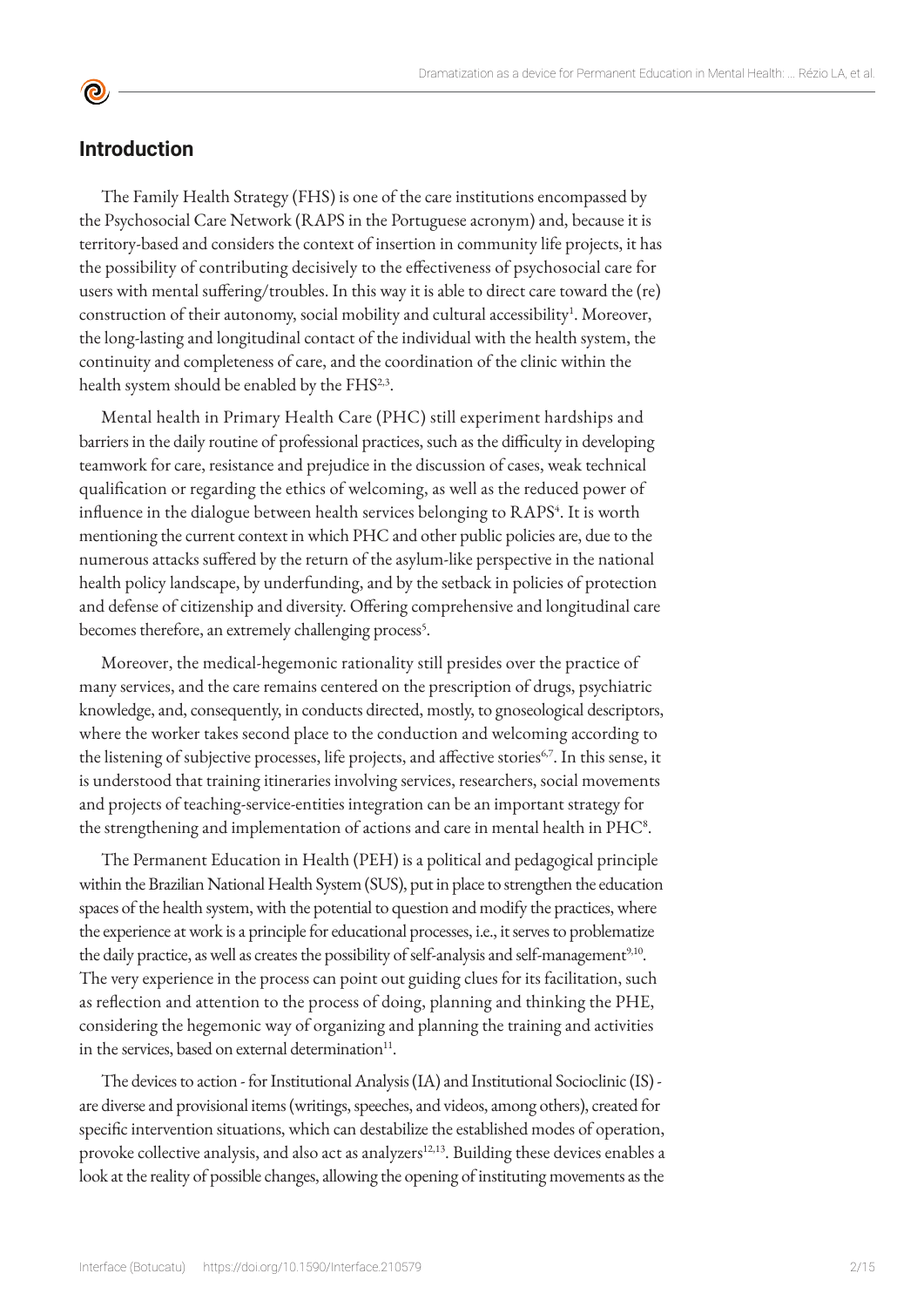formative and evaluative process destabilizes what has been established<sup>14</sup>. The analyzers can be natural, that is, daily situations that reveal something latent in the group and provoke collective analysis, or created by the facilitator/institutional analyst<sup>12</sup>.

According to Monceau<sup>13</sup>, the practice of dramatization allows collective reflections in act, based on psychodrama and arena theater. Dramatization, as an operative device, proposes to the group to occupy different roles from their positions to stage daily work, which can be obstacles or weaknesses for the care/team work as well to "allow the participants to express what they have perceived (by acting or watching) and to use the dramatization, which has just been done, as a common support for reflection"<sup>13</sup> (p. 211). It is worth mentioning that this is also the basis of Augusto Boal's Theater of the Oppressed, in which everyone involved takes the lead and proposes solutions, in a context in which everyone is on the same level of dialogue and power, taking action and rehearsing possible solutions to the problem/demand identified<sup>15</sup>.

Dramatization can offer a ludic aspect for reflection directed to the daily practice<sup>13</sup>, to the professionalized work, and to education through/at work. This constitutes a space for building living relationships, because it provokes and calls workers to question their own work, interrogating the automation of daily practice and awakening to new forms of work<sup>16</sup>. The work, as one of the structuring axes of the reflection and learning process, based on the self-analysis and self-management of the collectives, is also part of the PEH and IA/IS principles<sup>13,17</sup>. By having role-playing as one of the devices capable of provoking the group to think about the daily practice, it can potentiate PEH spaces in the daily life of health services. Thus, the objective of this article was to describe the effects of role-playing as a device for permanent education in mental health in Primary Health Care.

# **Method**

 $\bullet$ 

This is a research-intervention, with information contained in the database of a doctoral research $(6)$ , based on the theoretical framework of Institutional Analysis in its Institutional Socioclinics strand, and carried out in the period from March 2016 to February 2017 in two FHS teams of a large city in the state of Mato Grosso. This research modality, from its political character, seeks the transformation of static meanings, putting them into question, expanding their theoretical and methodological bases, while enabling knowledge production and new ways of doing practice<sup>18</sup>. We adopted the elements of the Consolidated Criteria for Reporting Qualitative Research (COREQ), a checklist developed to promote explicit and comprehensive reports of qualitative studies, helping to report important aspects such as study components, context and findings<sup>19</sup>.

For both IA and IS, professional practices include the ways of relating within the working collective group and with institutions, of thinking these relationships and assigning values, it is constituted by a set of updates and by the workers' implications, provoking reflection and collective analysis<sup>13</sup>. Just like IA and IS, PEH seeks to promote professional reflexivity, paying attention to the way professional practices are inscribed in institutions, where the denial or gradual forgetting of their social mandate produces the opposite of what those practices were created for, and can be problematized by a process of collective analysis<sup>20</sup>.

(f) Rezio LA. Permanent health education for mental health training in primary care guided by the principles of institutional socioclinic [thesis]. Ribeirão Preto: Escola de Enfermagem de Ribeirão Preto; 2018. doi:10.11606/T.22.2019. tde-19032019-195235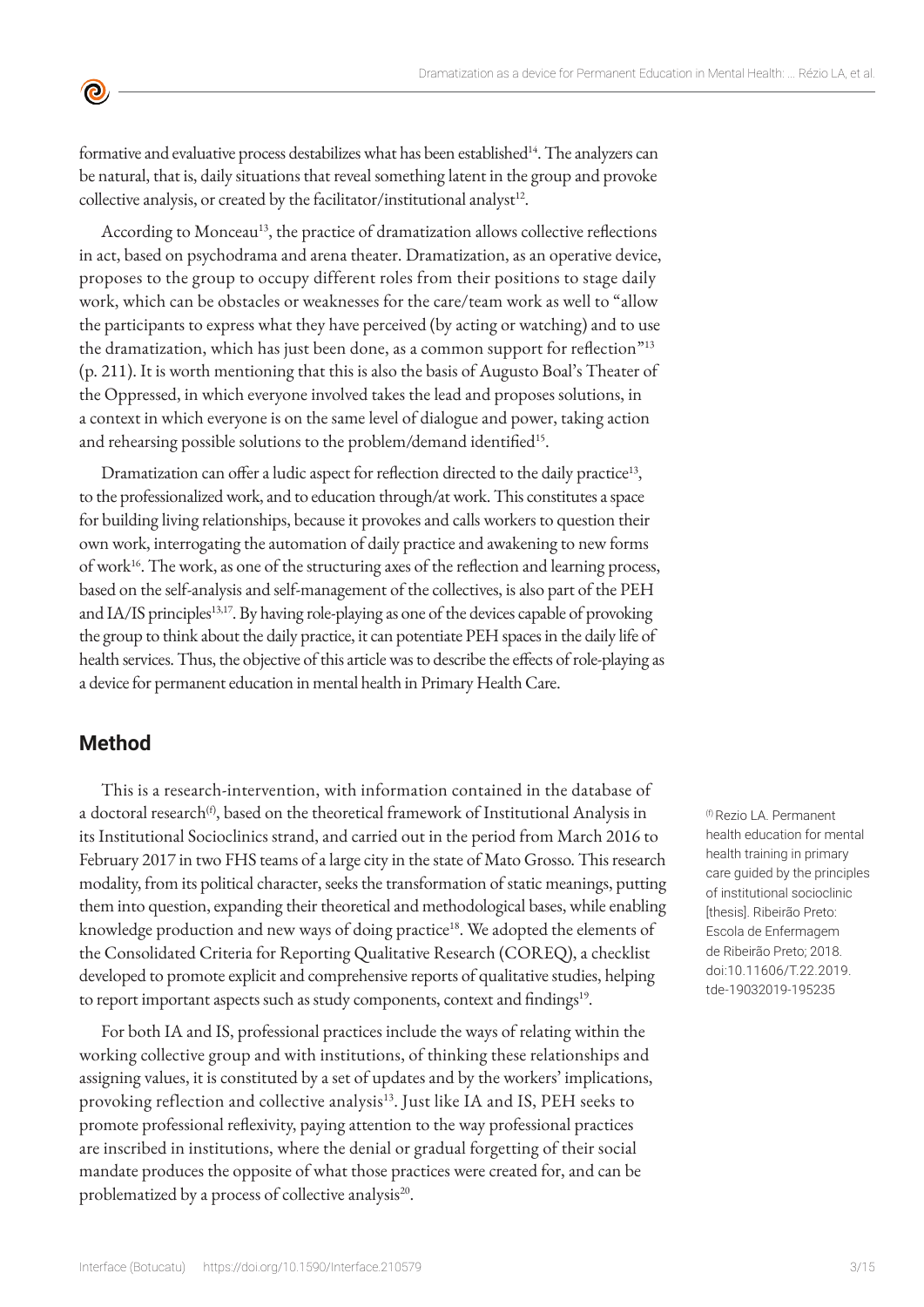The research-intervention was offered to the management, involving them in the choice of the units for study. After that, the invitation to participate in the research was made to all workers of the two FHS chosen, interested in the PEH process, totaling twenty workers, 11 from team I, and nine from team II. Among them we interviewed 11 community health agents, two physicians, two nurses, two nursing technicians, two receptionists, and one typist.

<u>ල</u>

The first stage of the research-intervention was to enter the field to get closer to the workers and, consequently, to the intervention territory, producing a field journal about the "doing" of the research-intervention. In it, we noted accounts of the group movements, the resistances, advances, and contents discussed, containing some speeches and expressions of the involved observer, reflecting the daily research activity and the historical-social context<sup>21</sup>. Next, we used semi-structured interviews with all the workers individually, composed of ten guiding questions about the daily work, mental health practices in the HFS, and experiences in PEH. Using the answers, analysis and group restitution, we listed themes to guide the PEH meetings, the third stage of the study, from which we used part of the data for the production of this article. Twelve meetings were held with each team, each lasting an average of two hours. We used as a source of data the transcripts of the interviews and meeting recordings, and the notes from the research field diary.

During the intervention, some devices were created, agreed upon with the workers and built during the research, so that their very development already produced analysis<sup>13</sup>. The devices created to make the in-service education possible were: drawings and conceptual schemes, collages, relaxation, reflections based on musical lyrics and videos, games with guiding themes, collective diary, self-portraits, and dramatizations. In this production we will deal only with the dramatization.

Collective analysis processes may produce better understanding of institutional phenomena and diverse possibilities of work when the device promotes the development of professional reflexivity, allowing critical analysis of institutional changes and real questioning about the ability to meet social needs in health<sup>20</sup>. The role-playing was used in two moments in the two teams: 1) to discuss the approach to people in mental distress, in crisis situations or being monitored by the HFS team; and 2) to make the restitution regarding the research analysis, under the facilitation of PHE (*facilitator* 1).

The dramatization proposal was based upon Monceau<sup>13</sup>, so we proposed to the group to occupy different roles from their positions/assignments in the service and create scenes that would identify it as a problem situation. In an improvised way and without compulsory participation, the group dramatized four typical scenes from daily life that were obstacles to be faced from the workers' point of view, or some difficulty present in team work and identified as a weakness for mental health care.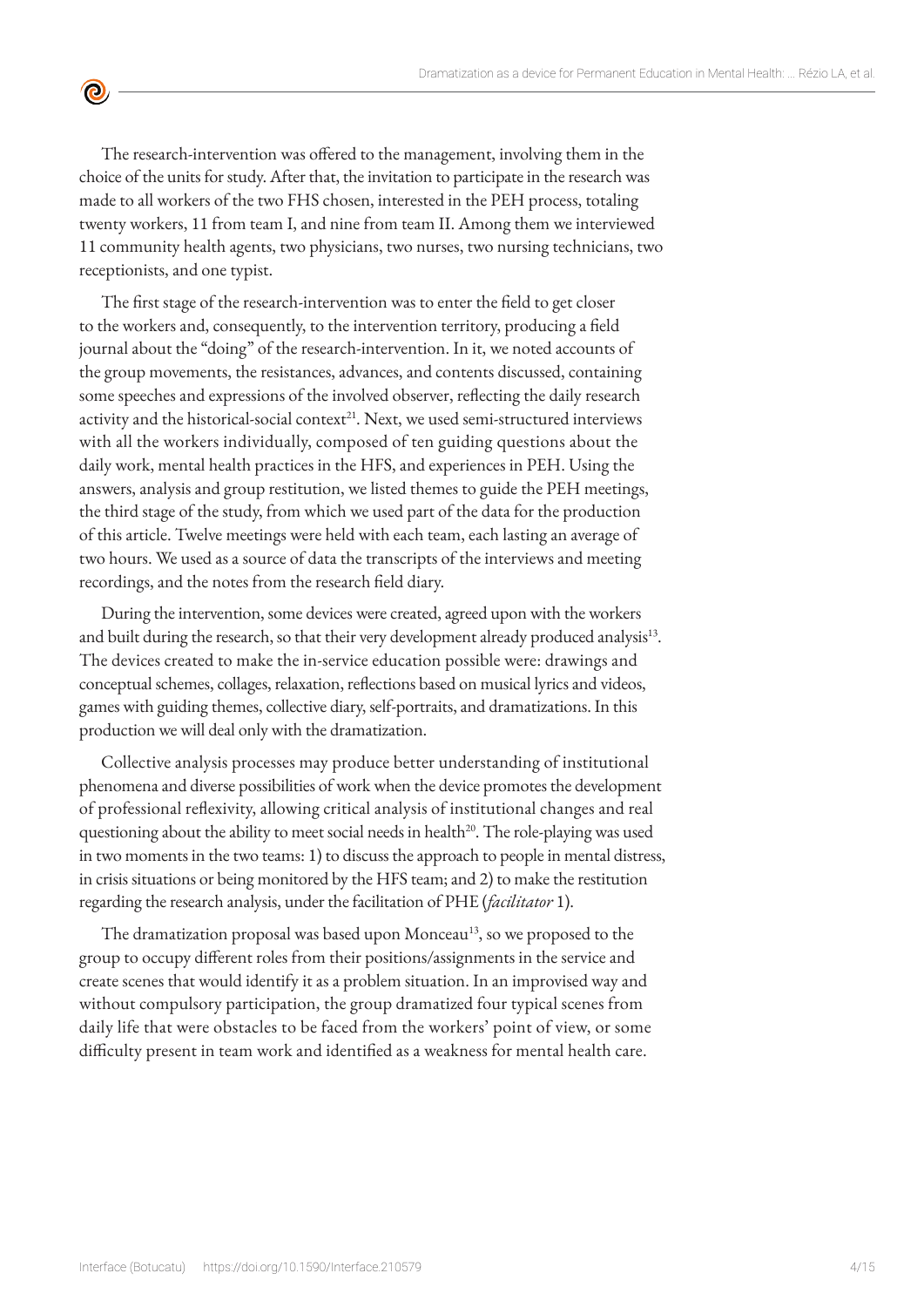The research was approved by the Research Ethics Committee, under Opinion CAAE nº 53029016.2.0000.5393. We sought to guarantee the anonymity of the workers and preserve the confidentiality of the information, starting the interviews only after signing the Informed Consent Form (ICF).

The speeches were identified using the letter T, when referring to the workers, followed by Arabic numerals. The research diary entries were noted with this nomenclature, followed by month and year. In addition, there was the participation of two PEH facilitators, invited from other network services, who mediated the development of the dramatization, instigating reflection, encouraging discussion, and problematizing what emerged from the health professionals' speeches, identified as facilitators 1 and 2.

# **Results**

<u>ල</u>

The first collective reflection was that role-playing as a device highlighted what was established in the service, becoming an analyzer, because it allowed the team to identify that the work was centered on the decisions of the nursing and medical professions.

Guys, this theater was a mess [...] very bad, are we really like that? (T19)

I think that a good part of what happened here is what we are, we go straight to the nurse to talk  $[...]$  we don't have many meetings to discuss. (T16)

In the scene, it was the doctor and the nurse who decided most, right? [...] we leave it to them, as they know best. (T13)

The two teams dramatized different situations, but both exposed a disarticulation in their work. In one of them, care was centered in the psychiatric disorder, in drug prescription, and in medical or nursing decisions (medical-hegemonic model). In the other, there were disjointed actions and little discussion of cases in the team or sharing of problems related to the work in collective spaces, as in the case of the team meeting itself, for example:

I fell down there at the school doorsteps. (T6, representing service user)

And your medicine? Are you taking it right? (T8, representing the Community Health Worker - CHW)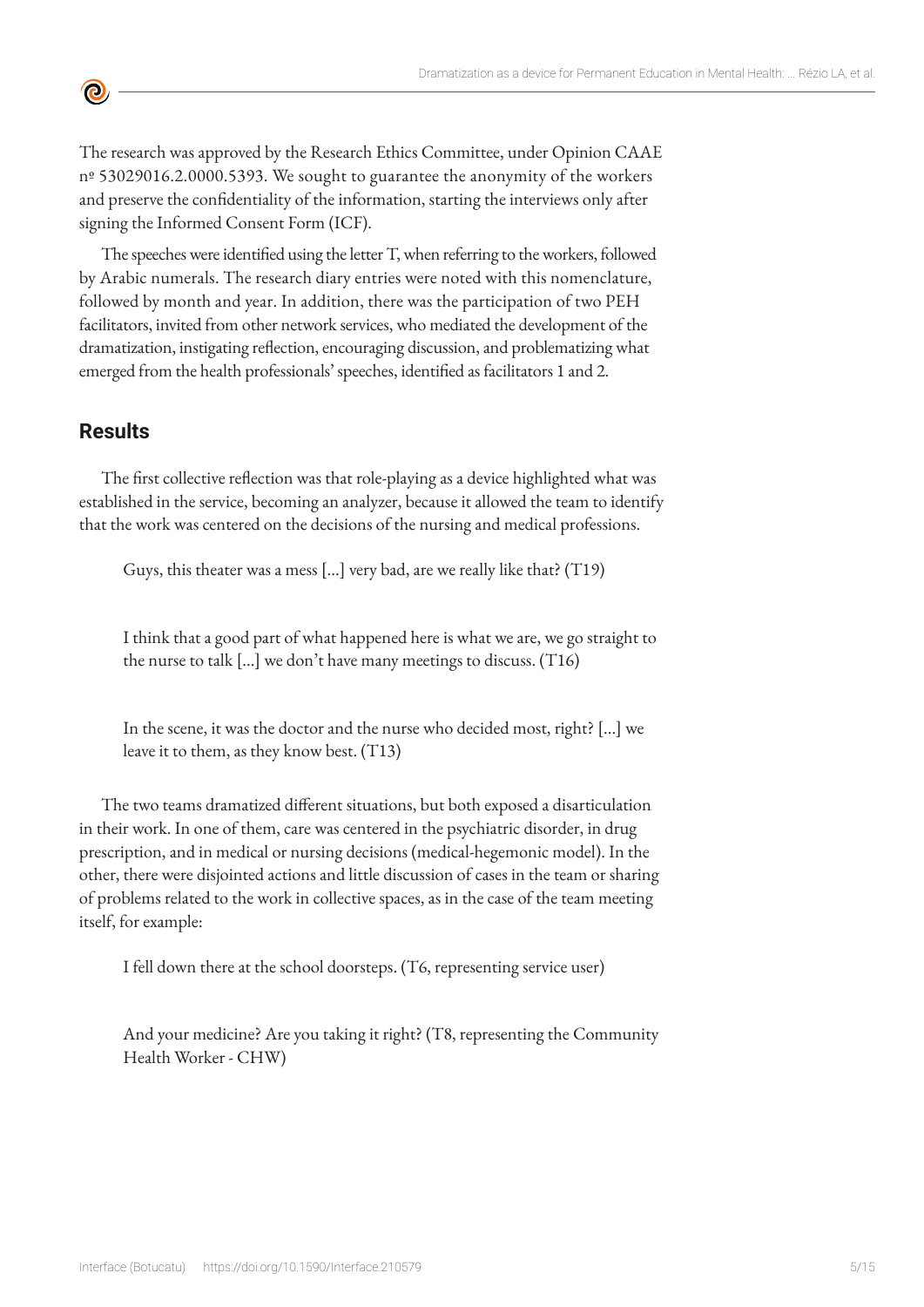The CHW brought her case here and said she is sleepy and has no medication, she suffered a blow and I wanted to know what we could do; if you can visit her. (T16, representing the nurse and dialoguing with the doctor)

Why? She doesn't have any medicine? (T8, representing the doctor)

We saw that we didn't discuss the case as a team; the case would come to the nurse, from the nurse straight to the doctor [...]. So when we did the theater it was nice because we saw that what we were doing was automatic, we didn't discuss the case. (T16)

The analysis of the dramatization of the daily work produced reflections within the team, from the collective discussion about the psychiatric-hegemonic model of care, the hierarchical way of working, and the presence of power relations based on the supposed knowledge of the higher-level categories, or more specifically on the knowledge and practices of nursing and medicine:

On stage, she barely held the patient's hand, [...] she goes to the patient's house and when she's done, she passes alcohol on her hand in front of him. (T17)

The patient told her that she was assaulted, that she hurt her face, that some medications were missing, that she is not working for fear of losing her benefit. [...] There is a biological dimension, a social dimension, economic work situation, legal situation, which is: who was the aggressor, why did this aggressor act this way and what was done? There is a question of law: which benefit should she receive? [...]. When it came back to the nurse, only the logic and the dimension of medication came: the other dimensions were lost [...]. I wanted to understand that. (PEH Facilitator 2)

But in practice it is also like that [...]. And there's more: the look is also more for wound and medicine [...]. And how is this discussed in the team? (PEH Facilitator 1)

Usually, we talk with the nurse, who in turn, talks with the doctor; there are not many team meetings. (T8)

We saw that we didn't discuss cases as a team, the case came to the nurse, and from the nurse straight to the doctor. (T16)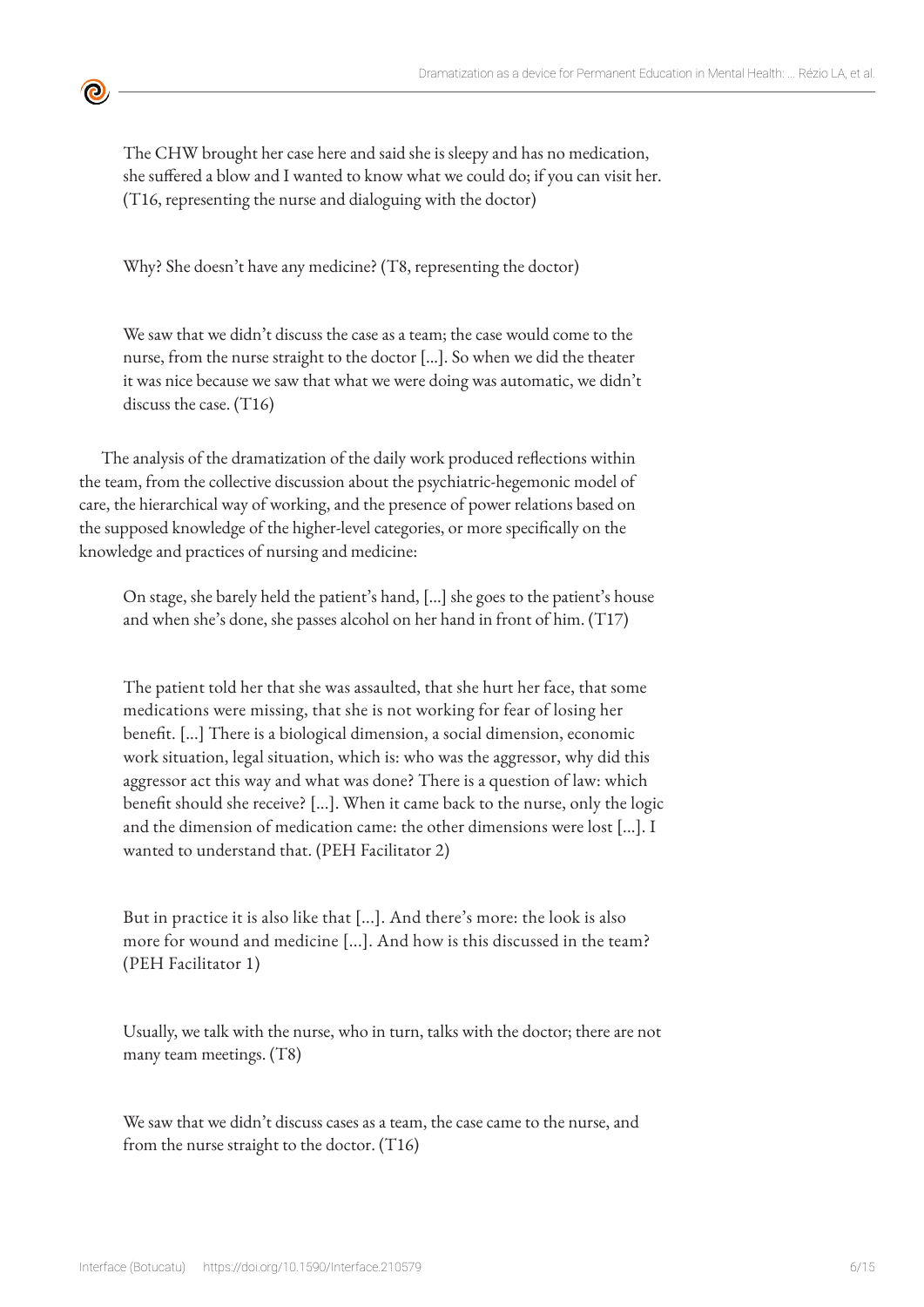Dramatization as a PEH device triggered self-analytical processes by the workers, a collective analysis directed to the daily practice and to teamwork, and even broadened the understanding of the problem presented, which produced training in/by the work.

<u>ල</u>

The team needs to discuss the conducts so that we can try to improve and evaluate how we are doing. For example, a theatric that we did, only after we presented and discussed it, we realized that we hardly discuss the case, we stay in the same routine as always. [...] It's been a while since the whole team sat down. (T6)

We realized that they only look for the doctor to solve the problem; they don't call to discuss with the whole team, because she (the doctor) never has time. (T17)

We decide things in the meeting, but when the time comes, we don't do it [...] then each one does their own thing. (T9)

As a way to depersonalize the roles in the group, so that the problematization does not focus only on a specific professional, and still remaining focused on teamwork and work management, it was proposed to the team to reflect on the reading and discussion about types of teams and work management, using an article by Marina Peduzzi<sup>22</sup>.

Considering what is recommended for PHC and thinking that it would be interesting to continue this analysis, we tried to deal ethically with the conflicting issues of the work using this reading. Peduzzi's<sup>22</sup> article was proposed because it presents a concept and typology of teamwork, as well as criteria to recognize it.

To have a team that joins for action, but does not add up to improve and only overlaps the actions, because it does not discuss, does not plan and there is another team that will add up. [...] Like our little theater. Each team member does his/her isolated action, not discussing to improve. (T6, after reading the text)

From the dramatization, reading of the text, and analysis of the scene, it is possible to learn about the work and the type of team, whether it is a 'group of people team' or an 'integration team', interweaving associations with the scenes represented.

I understood that we are a 'group of people team'; the CHW team brings the problems to the unit, then the other team (the doctor and the nurse) comes together. (T8)

To be an 'integration team' would be ideal, but we are still a 'group of people team'. (T16)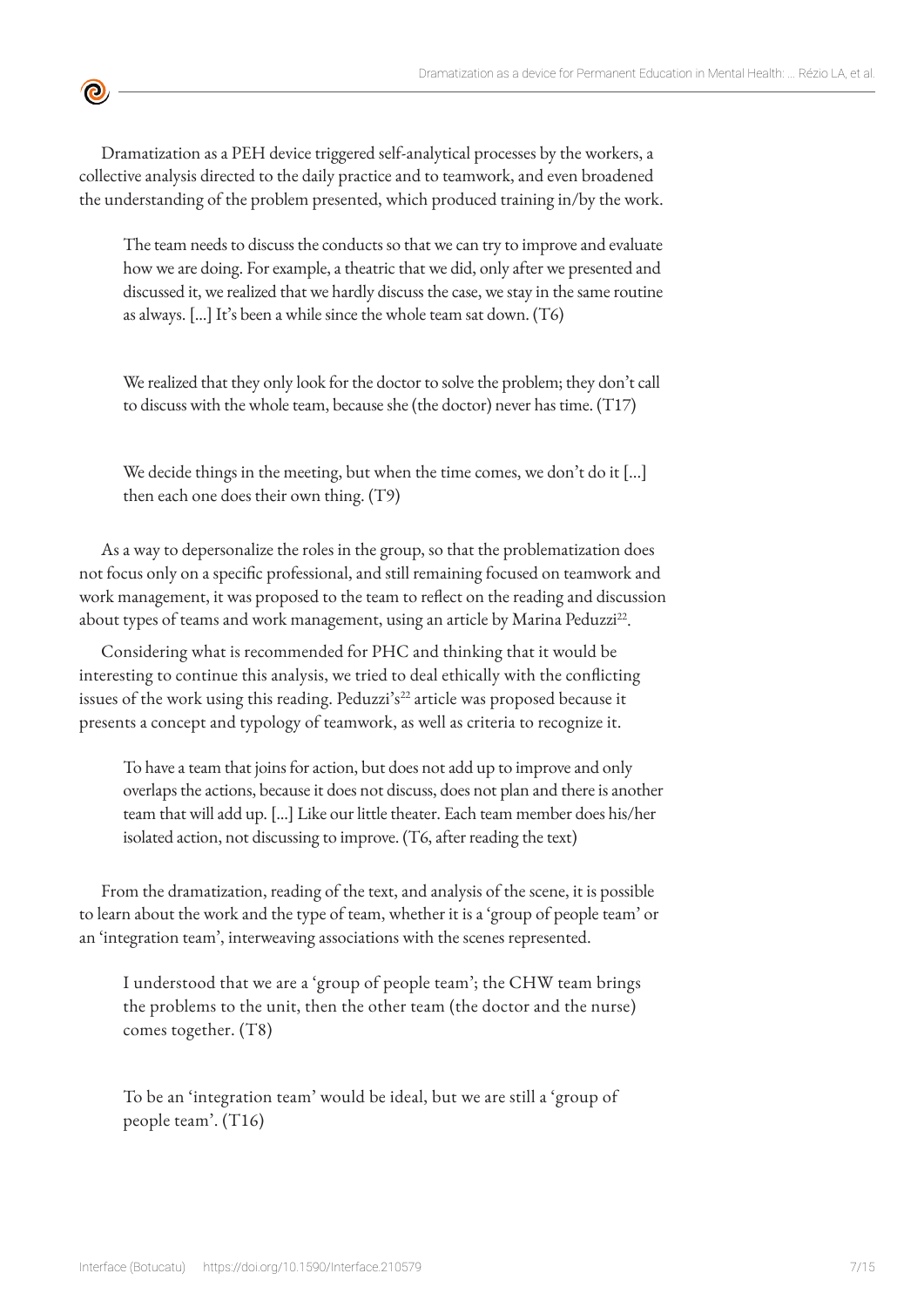## **Discussion**

**©** 

By understanding the key role of collective decision-making processes, the autonomy of professionals at work, the expansion of the view of what it is and how to produce health, the expansion of the clinical approach directed to care and, consequently, the appreciation of other instruments of work by the team, the service and the network, there is a chance of paying attention to the principles of comprehensiveness and humanization of care and the composition of teams capable of creating learning opportunities within the working context.

The goal of using dramatization as a PEH device, allowing the staging of approaches to people in mental distress and the restitution of perceptions and analyses by the facilitators and the team in self-analysis, produced the emergence of a collective in reflection and the problematization of the team's difficulties in expanding the look and the care in health/mental health. The use of restitution and dramatization guided by the IS principles was relevant for potentiating the development spaces of the PEH in act.

Restitution considers the intervention as a whole allowing mainly to ensure that the working pact is permanent and remains active among participants, besides sharing and testing the interpretations of the PEH facilitator<sup>13,23</sup>, producing a collective analytical process. Therefore, when PEH facilitators share/return their analysis and perceptions towards the collective, it is an opportunity to pause the scene in order to have a look directed to the daily work and the health education process<sup>11</sup>. The effect was immediate in the dynamics of analysis, because the representation of the scenes in the dramatization denounced instituted modes at work, based on the biomedical-psychiatric model, with care centered on medication, medical knowledge (drug prescription and disease diagnosis), as well as symptoms profile<sup>6,7</sup>.

The Psychiatric Reform and the Anti-Asylum Struggle are constituted as an instituting social movement motivated by the agenda of replacing this model, defense of a user-centered care mode, and by directing the attention to the psychosocial approach. Even though the scenes were based on daily problems, the discussion was directed toward the representation of professionals, which favored de-personification and had the effect of freeing the group to speak<sup>13</sup>, causing a quick detachment, provoking reflections and self-analysis of the work, activating a process of PEH.

There are infinite numbers of possibilities in the process of creating a device aiming at a certain purpose, consequently, the effects produced by them are also diverse, but they must have the capacity to provoke the institutions' speech (of the instituted ideas or those that constitute the body of actions), the destabilization of the instituted modes of operation in the daily practice<sup>21</sup>. It is important to emphasize that PEH requires the abandonment of our own subject, this process is collective and produced by all those involved, including facilitators and researchers, since they are also trained in the same hegemonic school of thought in health, directed toward the biologicist, procedure-centered, and medicalizing model. The deterritorialization of the behavioral and management grids of the work process implies all the actors on the scene<sup>24</sup>.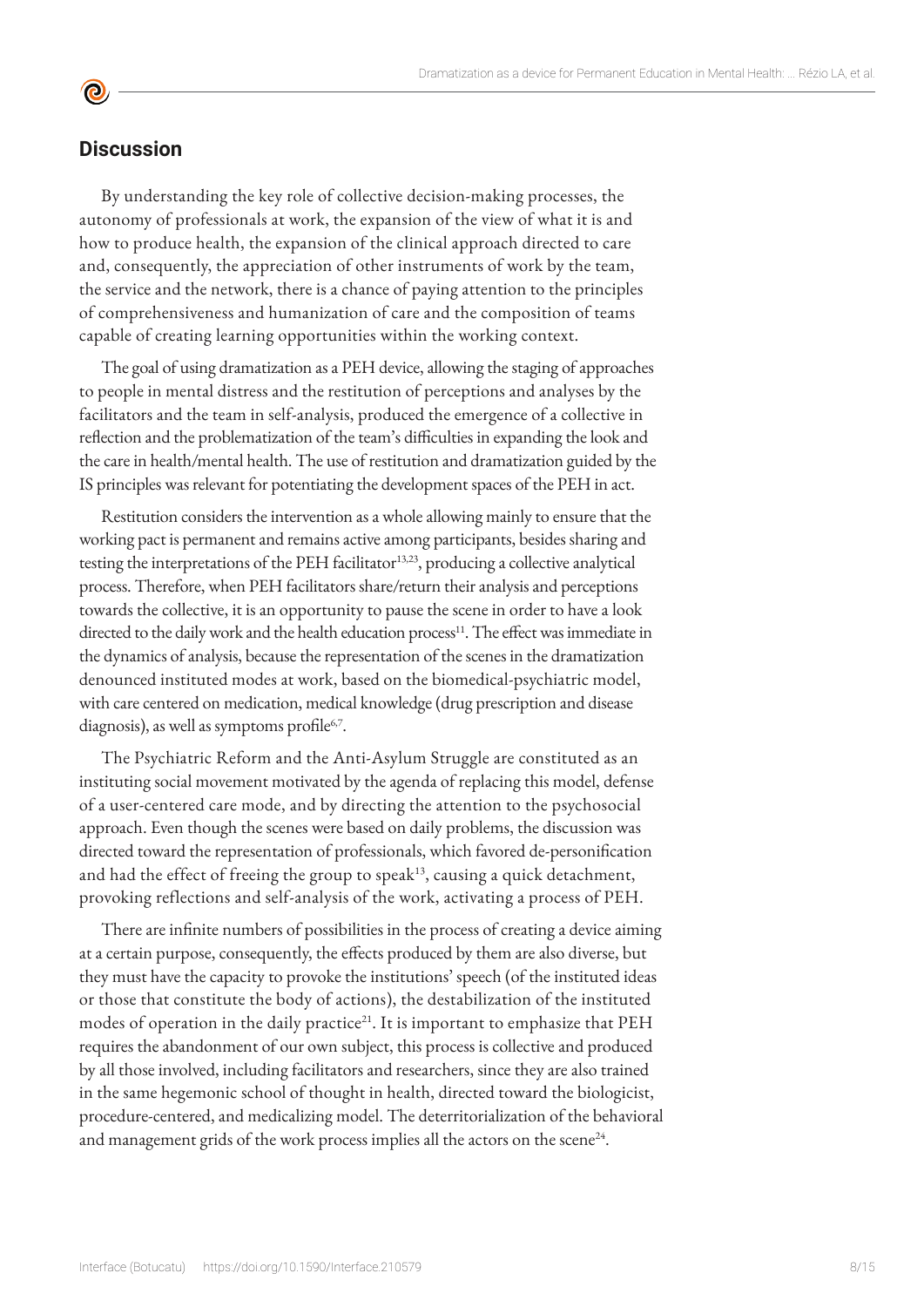Through the present study, the dramatization revealed the centeredness of the work in biomedical-psychiatric practices, with decisions focused on nursing and medicine, reducing the possibility of other intervention strategies, corroborating the findings of Nunes *et al*. 25, who identified - as part of RAPS challenges - overcoming the fragmentation of care that happens due to the fact that professionals do not develop possibilities of care and broader interventions, based on each other's professional knowledge to integrate the team, resulting in little articulation and reduced collective discussion.

 $\bullet$ 

The way of working that has been revealed differs from the quality determinants of the SUS; however, this process demands a permanent reflection movement of health practices, as well as a continuous training process for health professionals<sup>26</sup>. In this sense, dramatization becomes a driver of possibilities to trigger analytical processes within the teams, aiming at the transformation of local practices, showing itself as an important device in the development of communication and in facing limitations and conflicts among professionals<sup>27</sup>.

Participants were able to reflect on the care for people in mental distress and the daily work, using the role-play as a collective support for analysis and learning<sup>13</sup>, which can result in the expansion of knowledge and improvement and/or development of skills for teamwork. PEH has the potential for change, protagonism, and innovation, by proposing that education through/at work is not an immaterial byproduct, but a fundamental part of the world of work $16,20$ .

The use of dramatization had the additional effect of analyzing, revealing the fragilities in the way of caring and thinking about mental health care from the practices (re) acknowledged as biomedical-psychiatric, when they make us see/feel the disarticulation of teamwork, and when evidencing the validity of power-knowledge relations that, most of the time, were experienced in a naturalized way by the FHS team members. Following Foucault<sup>28</sup>, power is not fixed, it is moving and is in the small and multiple relationships in society, such as the movements of resistance to a certain order (or a certain recommended care). This resistance is also a form of exercising power.

Whenever workers were questioned about the existence of a hierarchy in the functioning of the work, it was evident that the figure of the physician is still the protagonist in this relationship, since the cases were passed from the CHWs to the nurse, who referred them to the physician, reinforcing the paradigm of medical knowledge as superior. This may be the result of a fragility and/or absence of spaces for conversation, which provoke questioning and problematization about the established places of hierarchical relationships. According to Villa *et al*. 29, valuing workers is one of the fundamental elements to change the power-knowledge relationships and all its reflection in the subjectivation and configuration practices of the health field.

Health work is collective, and this is the reason why it questions the technical and social division of labor that, besides establishing a division of intellectual or manual tasks, materializes inequality in daily work and reinforces the institution of different and siloed technical activities for each profession, a mechanism present in the capitalist production mode, despite the defense - in the same capitalist world - of polytechnics as a better intellectual and practical result<sup>30</sup>. The technical and social division, legitimated by the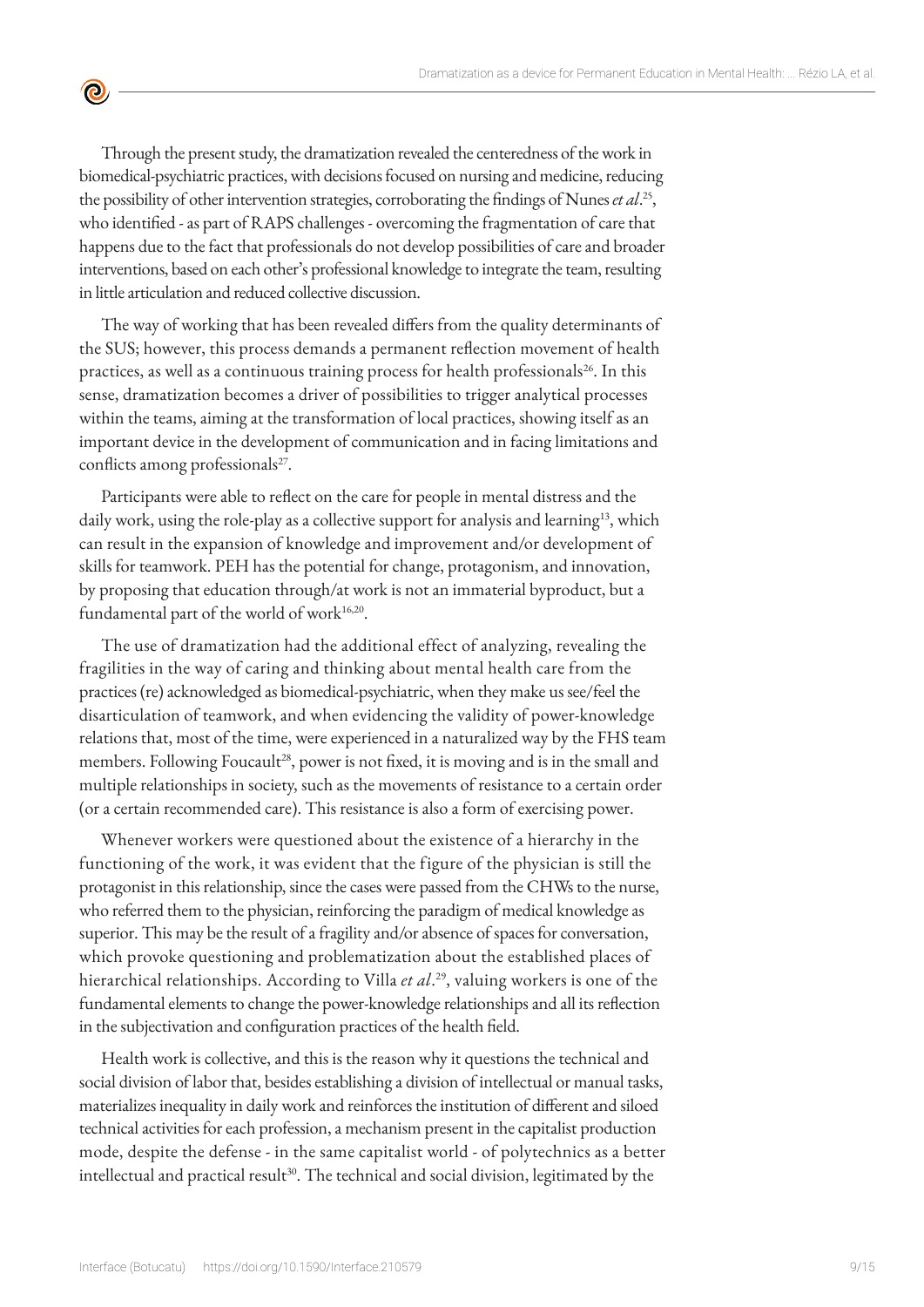teaching institutions (or Education) and reiterated by the care institutions (or Health) is usually managed, in large part, by the nurse, for being the one who has a comprehensive knowledge of services and networks, control of the administrative work process, technical and complementary support (community health agents, nursing assistants and technicians, among others), and knowledge of actions traditionally assigned to doctors that gain greater efficiency of the production chain when delegated<sup>30,31</sup>, which seems to guard and watch over conservative or reactionary values.

 $\bullet$ 

The PEH, however, emerges in support of the dismantling of these and other instituted, in search of invention, creation, and reconfiguration of the given forms as a possibility to generate innovative and contemporary practices. Due to the fact that PEH constitutes its analysis in a contextualized way, guiding articulated interventions and not only knowledge transmission, it enables the democratization of the management organization. Thus, there may be greater opportunity to exercise participatory management and decision-making processes based on collective decisions<sup>9</sup>. As the PEH moves forward and allows a more horizontal participation and management, it is possible that among the teams there will be a review of work relations and knowledge-power relations, since as knowledge begins to be shared, so should power be distributed too. Professionals can recognize PEH as a social practice capable of providing transformations in work processes and user care<sup>32</sup>.

The absence of reflection and discussion among professionals reinforces fragmented practices, favoring the disarticulation of the assistance offered<sup>33</sup>. Therefore, the time of collective analysis through dramatization was crucial to reveal the institutional crossings and enabled understanding and reflection on the biomedical-psychiatric model and the hierarchical relationships present there. According to Monceau<sup>13</sup>, the moment chosen to put the dramatization into practice is decisive for its effectiveness, since its repetitive use can annul the effects on the team.

After reading and discussing an article about the team typologies: 'integration team' or 'group of people team', the professionals started to realize that new forms of individual and collective action can establish less hierarchical relationships, allowing working with other possibilities of sharing knowledge and power. In the 'integration-team' work, there is an articulation of the work situations based on the proposal of integrality of health actions, which highlights the connections among the several interventions performed. In contrast, the 'group of people team' is characterized by fragmentation, which consists in the juxtaposition of actions and aggregation of neighborhoods among the agents/workers. Less inequality among the different jobs and respective agents, was associated with greater integration in the team, since the actions are built and thought in interaction, free of coercion and submission, but seeking consensus in the purposes of the work process and in the instruments to be used. The greater the emphasis given to the "flexibility of the division of labor, the closer we are to integration team; and the greater the emphasis on the specificity of the work, the closer we are to group of people team"34 (p. 108).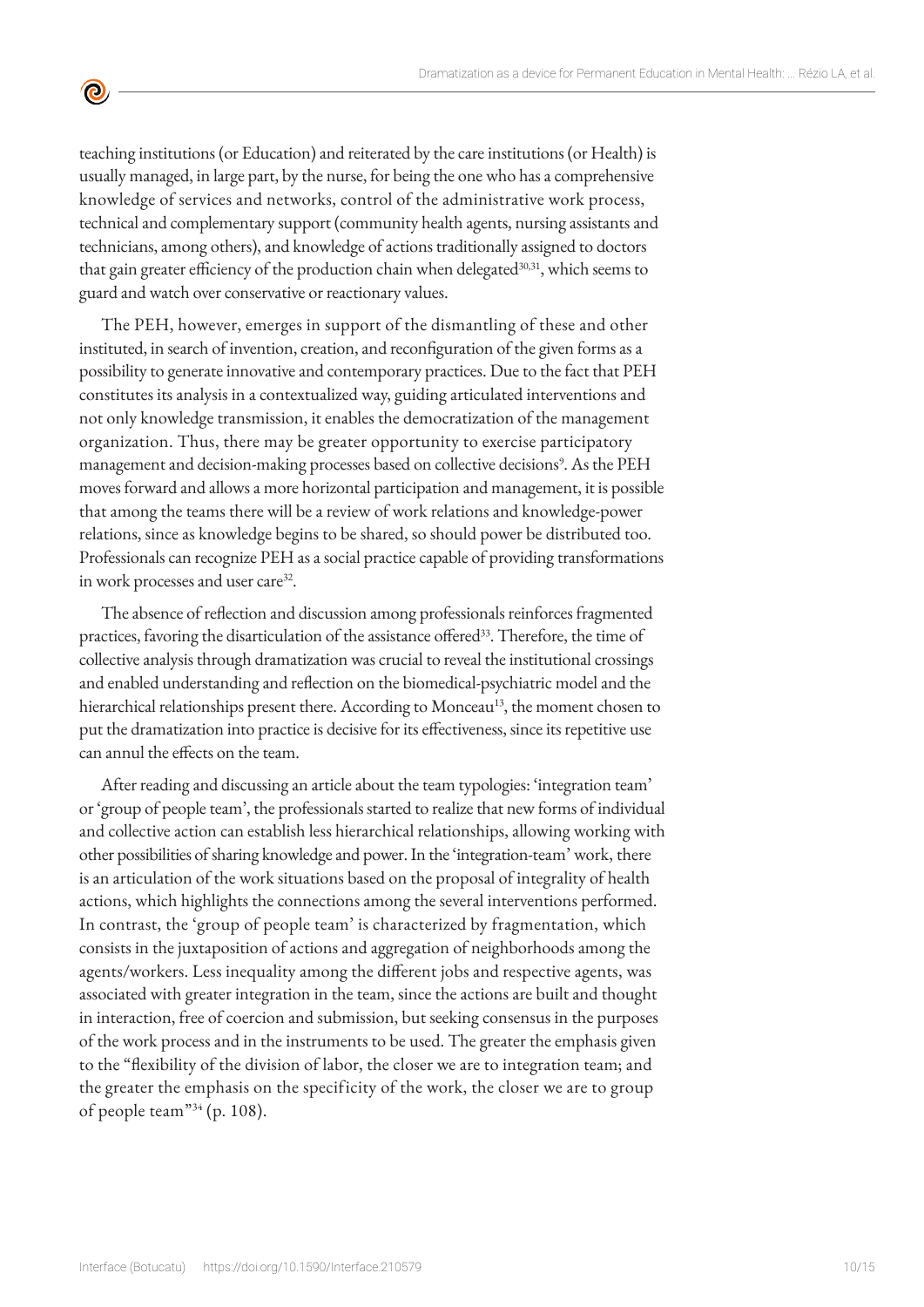PEH made possible not only valorizing team communication, but also of different types of knowledge, since the knowledge produced in the work experience, the know-how, is not configured by school learning, but in/by work experiences<sup>10</sup>, making necessary the pause moment for sharing knowledge and know-how. PEH is done on a daily basis, in meetings, practices, and relationships with and among workers, users, social movements, and researchers involved, but it will not be education if it does not have repercussions on individual, collective, and institutional modes of subjectivation. It proposes the production of collective knowledge/power, considering the daily work, the knowledge of professionals and users, and their socialization<sup>35</sup>.

# **Conclusion**

 $\bullet$ 

By analyzing the effects of dramatization as a PEH device in mental health, we realized that – when used as a education/learning device - it became an analyzer, by provoking collective reflections and analyses from the scenes played by the workers, revealing the instituted way of working, where there was little discussion of cases in teams or sharing of problems related to the work in collective spaces. The practice had an immediate effect on the look at the work world, since it allowed to look/self-look, listen/self-listen, and feel/self-feel. Thus, it was possible for the team itself to identify the main difficulties and understand the self-analysis and reflection of the daily practice as an emergence of the collective.

To identify and create the movement of breaking the established modes through self-analysis and reflection on/by the work and in the collective is an extremely relevant step for changing the self, collective and institutional practices. The IA and some principles of IS enhanced the development of the PEH, by adding its constructs to the process of conducting the intervention, helping in the effectiveness of the reflection of/by the work, starting from the collective construction of new knowledge and articulating the sharing among professionals and the attention to the principles of integrality of care and the psychosocial care mode. The present production portrayed the intervention carried out in a localized way in two teams of the HFS (a certain place and country), however, it allows evidencing the presence of analyzers capable of transposition to other realities.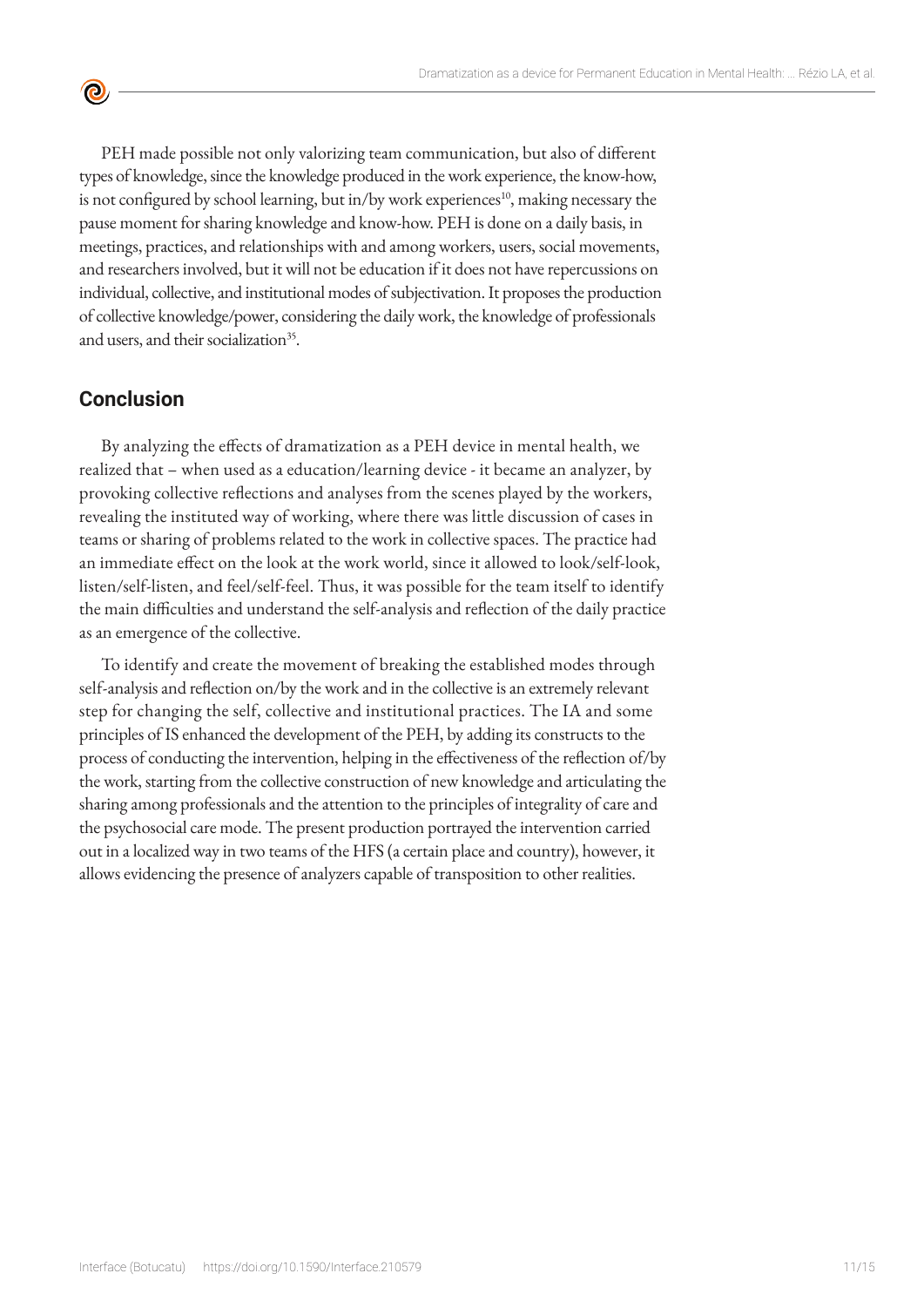#### Authors' contribution

All authors actively participated in all stages of preparing the manuscript.

#### Funding

The development of this research counted on the selection of a doctoral fellowship at the University of São Paulo, Ribeirão Preto campus, funded by CNPq.

#### Conflict of interest

The authors have no conflict of interest to declare.

#### Copyright

This article is distributed under the terms of the Creative Commons Attribution 4.0 International License, BY type (https://creativecommons.org/licenses/by/4.0/deed.en).

#### $\left($ cc) BY

**Editor** Antonio Pithon Cyrino **Associated editor** Carolina Siqueira Mendonça

**Translator** Félix Héctor Rígoli

**Submitted on** 08/14/21 **Approved on** 10/26/21

# **References**

- 1. Amarante P. Saúde mental e atenção psicossocial. 4a ed. Rio de Janeiro: Fiocruz; 2007.
- 2. Brasil. Ministério da Saúde. Secretaria de Atenção à Saúde. Departamento de Atenção Básica. Diretrizes do NASF: núcleo de apoio à saúde da família. Brasília: Ministério da Saúde; 2010.
- 3. Araújo IG, Franco GB, Coelho Neto AS. Território, geografia e saúde: a cartografia territorial como instrumento integrador. Caminhos Geogr. 2019; 20(71):265-80. Doi: https://doi.org/10.14393/RCG207145553.
- 4. Pereira RMP, Amorim FF, Gondim MFN. Practice and perception of primary healthcare professionals about mental health. Interface (Botucatu). 2020; 24(1):e190664. Doi: https://doi.org/10.1590/interface.190664.
- 5. Rodrigues MGA, Almeida AA, Ferreira TF, Goldenzweig RE, Amarante P. Saúde mental, articulações intersetoriais e o apoio da universidade em tempos de covid-19. Diversitates Int J. 2020; 12(1):6-16.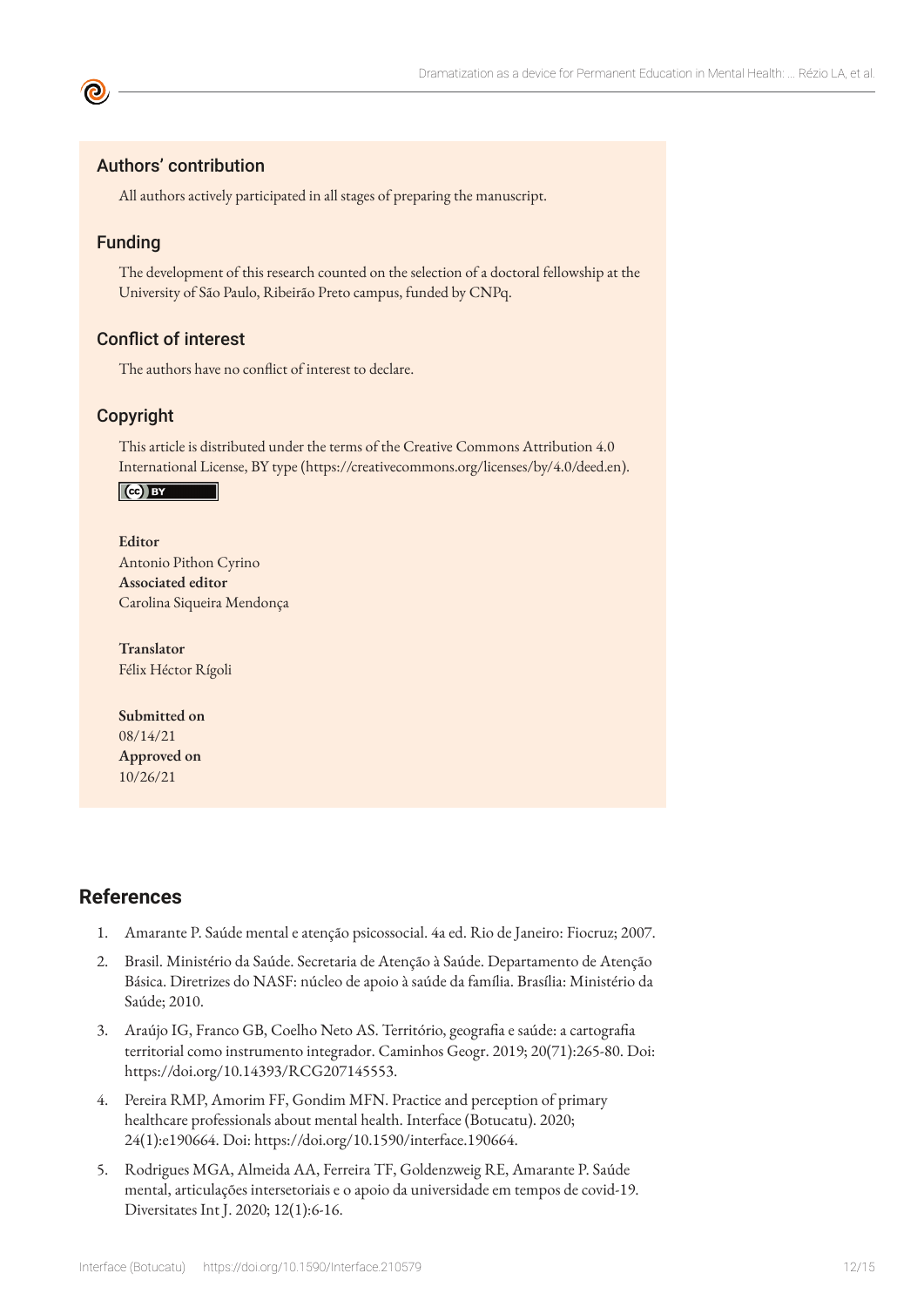

- 6. Kolhs M, Olschowsky A, Ferraz L. Suffering and defense in work in a mental health care service. Rev Bras Enferm. 2019; 72(4):903-9. Doi: http://dx.doi.org/10.1590/0034- 7167-2018-0140.
- 7. Couto MLO, Kantorski LP. Ouvidores de vozes de um serviço de saúde mental: características das vozes e estratégias de enfrentamento. Psicol Soc. 2020; 32:e219779. Doi: https://doi.org/10.1590/1807-0310/2020v32219779.
- 8. Radke MB, Ceccim RB. Educação em saúde mental: ação da reforma psiquiátrica no Brasil. Saude Redes. 2018; 4(2):19-36.
- 9. Ceccim RB. Permanent education in health: decentralization and dissemination of pedagogical capacity in health. Cienc Saude Colet. 2005; 10(4):975-86. Doi: https:// doi.org/10.1590/S1413-81232005000400020.
- 10. Ceccim RB. Um mergulho no mundo do trabalho em saúde. In: Ceccim RB, editor. Educação Permanente em Saúde (EPS) em Movimento. Porto Alegre: Núcleo de Educação, Avaliação e Produção Pedagógica em Saúde, Universidade Federal do Rio Grande do Sul; 2014.
- 11. Rézio LA, Fortuna CM, Borges FA. Tips for permanent education in mental health in primary care guided by the Institutional Socioclinic. Rev Lat Am Enfermagem. 2019; 27:e3204. Doi: https://doi.org/10.1590/1518-8345.3217.3204.
- 12. Penido CMF. Worker-researcher: analysis of implication as resistance to object distancing. Psicol Rev. 2020; 26(1):369-85.
- 13. Monceau G. Socioclinic techniques for the institutional analysis of social practices. Psicol Rev. 2015; 21(1):197-217. Doi: https://doi.org/10.5752/P.1678- 9523.2015V21N1P197.
- 14. Santos Filho SB, Souza KV. Metodologia para articular processos de formaçãointervenção-avaliação na educação profissional em enfermagem. Cienc Saude Colet. 2020; 25(1):79-88. Doi: http://dx.doi.org/10.1590/1413-81232020251.28322019.
- 15. Barbosa I, Ferreira FI. Teatro do Oprimido e projeto emancipatório: mutações, fragilidades e combates. Soc Estado. 2017; 32(2):439-63. Doi: https://doi.org/10.1590/ s0102-69922017.3202008.
- 16. Santos L, Ceccim RB. Educação do/no trabalho no caso da saúde: micropolítica e o componente imaterial da ¤educo(trans)formação¤. In: Fernandes RMC, organizador. Educação no/do trabalho no âmbito das políticas sociais. Porto Alegre: Editora da UFRGS; 2019. p. 119-36.
- 17. Ceccim RB. Emergence of a "strategic action field": formation planning and continuing education in health. Sanare. 2019; 18(1):68-80. Disponível em: https://doi. org/10.36925/sanare.v18i1.1307.
- 18. Spagnol C, Lorence B, Dufournet-Coestier V, Silva AA. Reflections on a methodology for analyzing professional practice and its possible use in nursing. Rev Esc Enferm USP. 2019; 53:e03434.
- 19. Tong A, Sainsbury P, Craig J. Consolidated criteria for reporting qualitative research (COREQ): a 32-item checklist for interviews and focus groups. Int J Qual Health Care. 2007; 19(6):349-57.Doi: https://doi.org/10.1093/intqhc/mzm042
- 20. Monceau G. Análise coletiva: para combater os efeitos de institucionalização na educação e no trabalho na saúde. In: Ceccim RB, Dallegrave D, Amorim ASL, Portes VM, Amaral BP, organizadores. EnSiQlopedia das residências em saúde. Porto Alegre: Rede UNIDA; 2018. p. 1-5.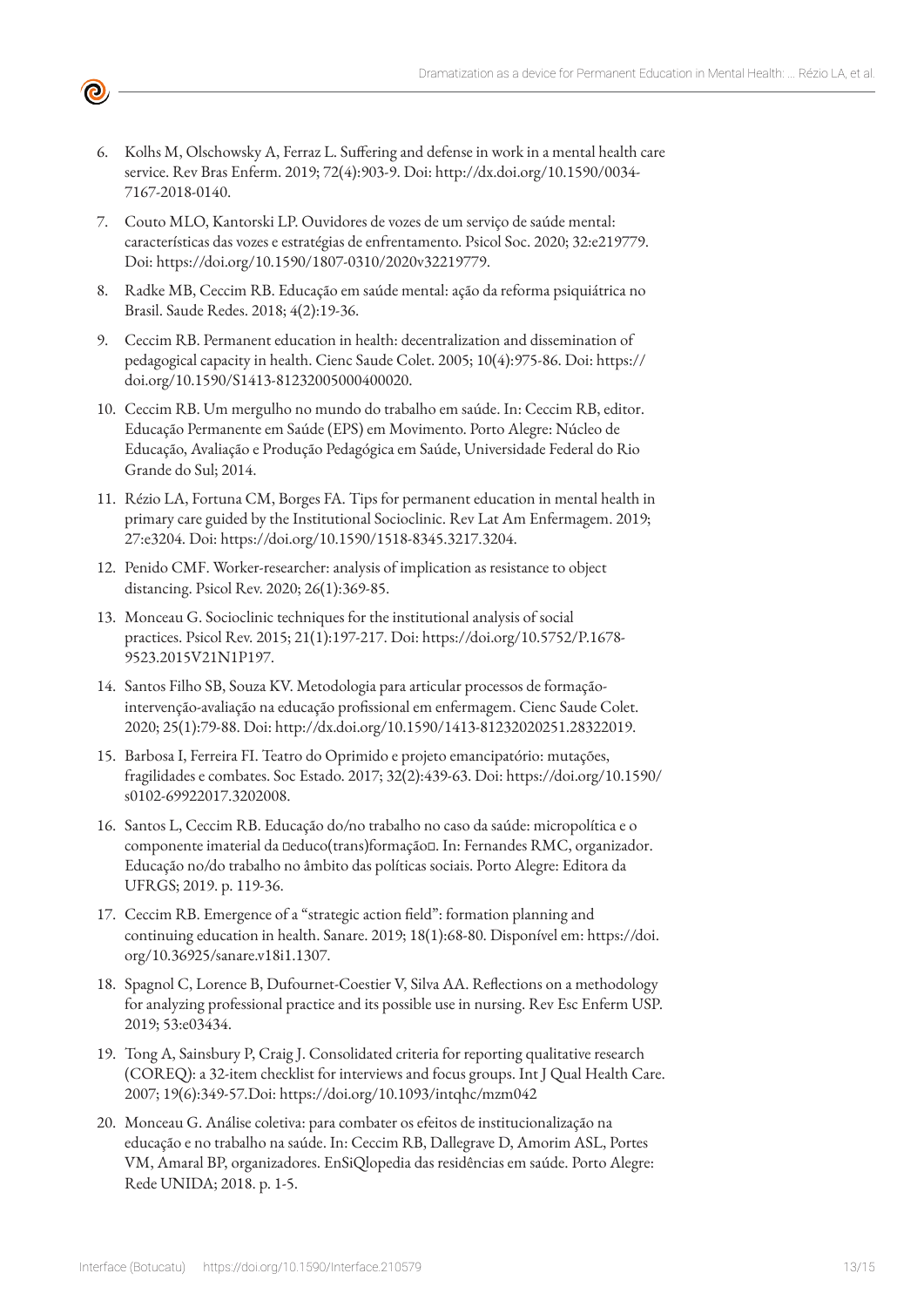- 21. Pezzato L, Botazzo C, L'Abbate S. Diary as a device in multicenter research. Saude Soc. 2019; 28(3):296-308.
- 22. Peduzzi M, Leonello VM, Ciampone MHT. Trabalho em equipe e prática colaborativa. In: Kurcgant P, organizador. Gerenciamento em enfermagem. 3a ed. Rio de Janeiro: Guanabara Koogan; 2016. p. 103-14.
- 23. Borges FA, Fortuna CM, Feliciano AB, Ogata MN, Kasper M, Silva MV. Analysis of professional implication as a tool of permanent education in health. Rev Lat Am Enfermagem. 2019; 27:e3189. Doi: https://doi.org/10.1590/1518-8345.3114.3189.
- 24. Ceccim RB. Continuing education in health: ambitious and necessary challenge. Interface (Botucatu). 2005; 9(16):161-77. Doi: http://dx.doi.org/10.1590/S1414- 32832005000100013.
- 25. Nunes JMS, Guimarães JMX, Sampaio JJC. A produção do cuidado em saúde mental: avanços e desafios à implantação do modelo de atenção psicossocial territorial. Physis. 2016; 26(4):1213-32.
- 26. Costa MV. A potência da educação interprofissional para o desenvolvimento de competências colaborativas no trabalho em saúde. In: Toassi RFC, organizador. Interprofissionalidade e formação na saúde: onde estamos? Porto Alegre: Rede Unida; 2017. p. 14-27.
- 27. Negri EC, Mazzo A, Martins JCA, Pereira JGA, Almeida RGS, Pedersoli CE. Clinical simulation with dramatization: gains perceived by students and health professionals. Rev Lat Am Enfermagem. 2017; 25:e2916. Doi: https://doi.org/10.1590/1518- 8345.1807.2916.
- 28. Foucault M. Microfísica do poder. 27a ed. São Paulo: Graal; 2013.
- 29. Villa EA, Aranha AVS, Silva LLT, Flôr CR. As relações de poder no trabalho da Estratégia Saúde da Família. Saude Debate. 2015; 39(107):1044-52. Doi: https://doi. org/10.1590/0103-11042015070365.
- 30. Leal JAL, Melo CMM. Processo de trabalho da enfermeira em diferentes países: uma revisão integrativa. Rev Bras Enferm. 2018; 71(2):413-23. Doi: https://doi. org/10.1590/0034-7167-2016-0468.
- 31. Lunardi Filho WD, Lunardi VL, Spricigo J. O trabalho da enfermagem e a produção da subjetividade de seus trabalhadores. Rev Lat Am Enfermagem. 2001; 9(2):91-6. Doi: https://doi.org/10.1590/S0104-11692001000200013.
- 32. Campos KFC, Marques RC, Silva KL. Continuing education: speeches by professionals of one basic health unit. Esc Anna Nery. 2018; 22(4):e20180172.
- 33. Anjos Filho NC, Souza AMP. A percepção sobre o trabalho em equipe multiprofissional dos trabalhadores de um Centro de Atenção Psicossocial em Salvador, Bahia, Brasil. Interface (Botucatu). 2017; 21(60):63-76. Doi: https://doi. org/10.1590/1807-57622015.0428.
- 34. Peduzzi M. Multiprofessional healthcare team: concept and typology. Rev Saude Publica. 2001; 35(1):103-9.
- 35. Lírio APS. O lugar do sensível na educação permanente em saúde: ausência, continuidade ou ruptura. Cad Educ Tecnol Soc. 2016; 9(3):375-83.